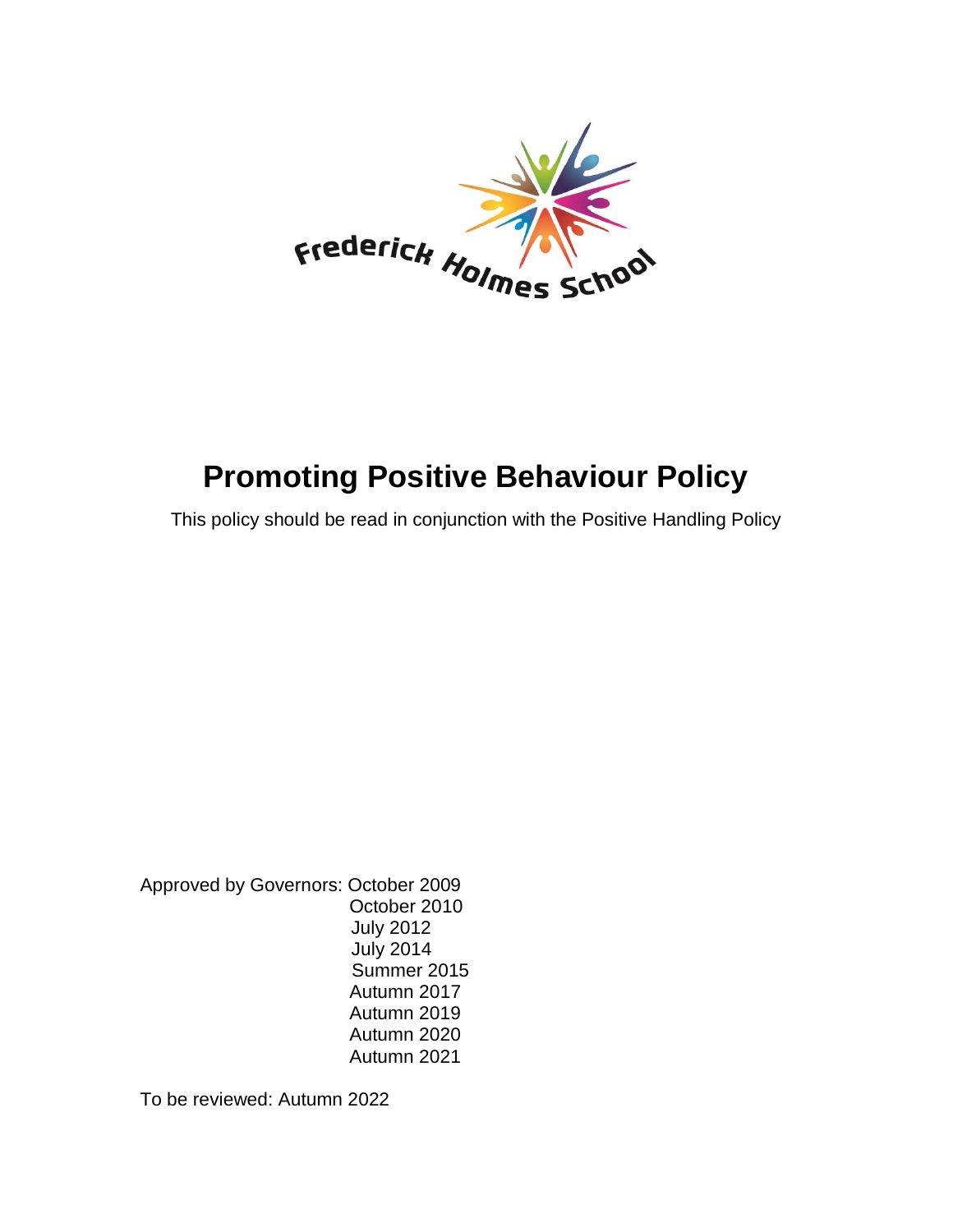At Frederick Holmes we believe it is important to promote a caring and supportive learning environment which encourages good behaviour and enables all members of the school community to feel secure and respected. The development of personal qualities and social skills and the fostering of socially acceptable behaviour are integral aspects of the school curriculum. This policy acknowledges the emphasis on early intervention and prevention through multiagency working and through partnership with parents and carers.

# **The aims we have for all pupils are:**

- To develop self-respect, value others and the environment
- To develop social and communication skills
- To take responsibility for their own actions

# **The school is committed to:**

- Setting high expectations for pupils' personal, spiritual, social and academic progress
- Providing a happy, caring environment in which pupils feel secure and are prepared for life outside school
- The promotion of a positive ethos where achievements are valued and celebrated
- An effective partnership between school, parents and the community
- Taking into account the specific and individual needs of all pupils

Rewarding good behaviour and achievement is fundamental to the positive and caring ethos of Frederick Holmes School. This is achieved through a number of methods which are based on the pupils, their individual needs and abilities across the school:

- Some classes use a rewards board with tactile objects of reference so that pupils can identify when their behaviour has been acknowledged by staff.
- Star of the Week system including personalized certificates (including small prizes/ rewards suited to the individual pupil)
- Marvellous Me app which shares positive behaviour immediately with parents who have the ability to respond with a 'Hi-5'
- Positive communication for example smiles, eye contact, thumbs up, body language, signing and symbols, verbal praise
- Display of children's work
- Class stickers and stamps for good behavior and good work
- Celebration songs at the end of some lessons
- Reporting to senior staff or another teacher to show work
- Certificates presented in assembly
- Achievement and effort cups
- Subject specific certificates for good work and effort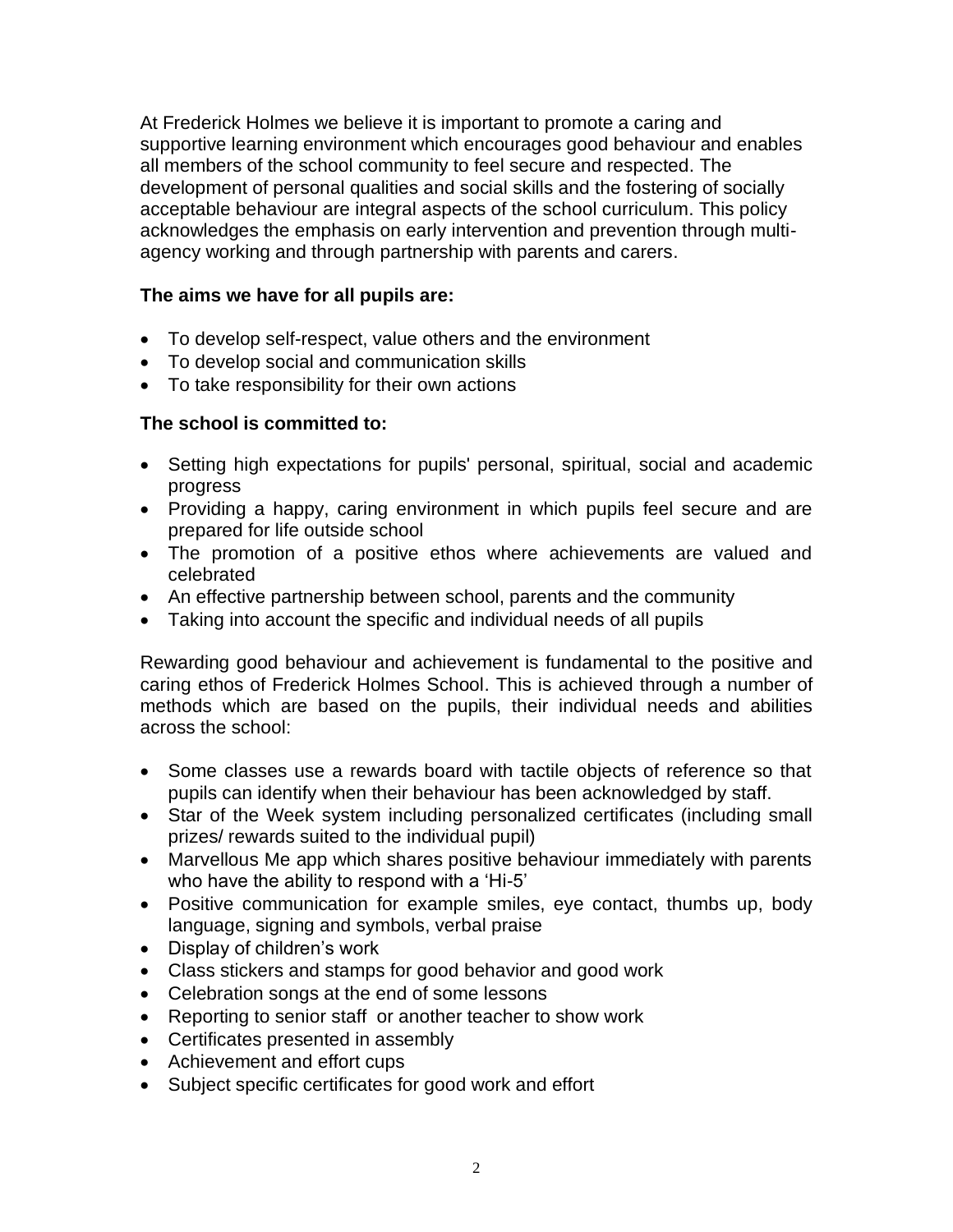- Communication with parents/carers through home school books, classroom visits and reports etc.
- Celebration assemblies

Problems where children are learning and testing the boundaries of acceptable behaviour are possible. The class teacher is the key person with regard to an individual's behaviour management and other staff should seek information from the class teacher about any concerns.

When dealing with behaviour issues:

- use Team Teach strategies including risk assessments, support plans and discussion with mentors
- consider environmental factors e.g. pupils may be sensitive to light, noise, crowding
- avoid known triggers of challenging behaviour
- be aware of any early signs of what might develop into challenging behaviour.
- one person should take the lead when responding and handling a pupil.
- establish your authority firmly and calmly
- listen and respond quietly in language you are certain the pupil will understand
- provide non verbal communication to support comprehension e.g. photographs or symbols.
- make reference to positive behaviour in any discussion for example 'sit quietly' rather than 'stop shouting'
- give pupils time to respond to your requests and to act appropriately
- provide time and space for reflection after any incident
- provide an opportunity for a discussion and agree future strategies.

Only switch a powered wheelchair off if there is imminent danger to either the pupil, another pupil or damage to the fabric of the building and only when the pupil has been given an opportunity to correct their behaviour.

For students where behaviour is frequently an issue, class teachers will compile an individual Positive Support Plan and monitor progress against identified targets (Appendix 1). The Positive Support Plan aims to promote the development of appropriate behaviours and establish a framework and pattern of response to behaviour, which is consistently applied by staff and predicted and understood by pupils. Preferred intervention strategies identified in the conflict spiral may include:

- Verbal advice and support
- Reassurance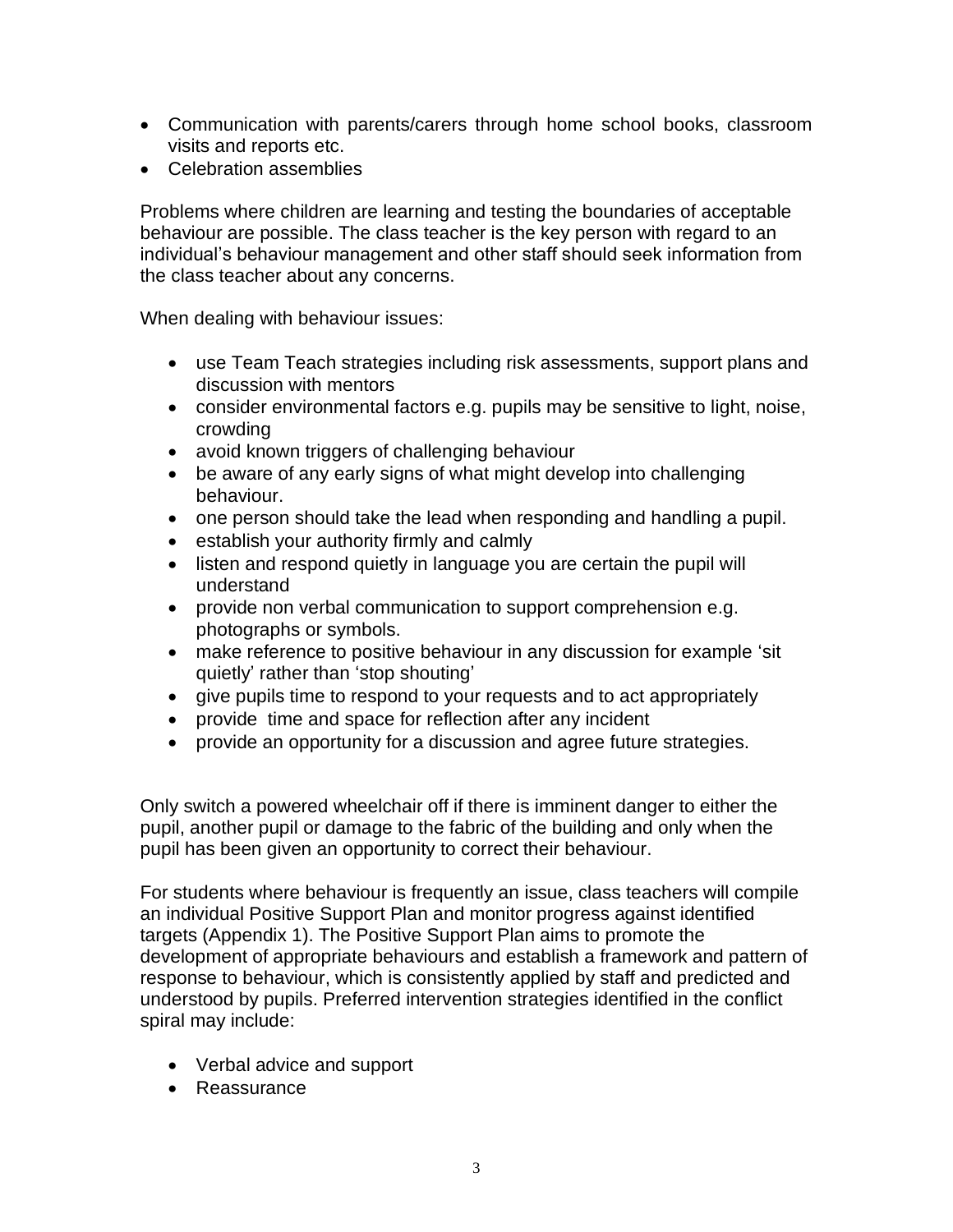- Calm discussion
- Negotiation
- Humour
- Choices
- Consequences
- Distraction
- Time Out (requires supervision and a written plan)
- Cooling off period
- Change of adult
- Success reminder

The Positive Support Plan will be co-ordinated by the class teacher who will seek information and support from other professionals as necessary. It is approved by the Team Teach coordinators in collaboration with the School Leadership Team and shared with all staff, parents and, where appropriate, the pupil. The Positive Support Plan is reviewed on a regular basis and forms part of the Annual Review/ EHC.

# **Peer on peer abuse**

Allegations against other pupils which are safeguarding issues HET believes that abuse is abuse and it will never be tolerated, dismissed or minimised. Especially important is not to pass off any sexual violence or sexual harassment as 'banter', 'part of growing up' or 'having a laugh'

Though our broad and balanced curriculum, we will educate pupils about keeping themselves safe, and how to build respectful relationships. However, occasionally, allegations may be made against pupils by others, which are of a safeguarding nature. Although research shows that girls are more likely to be victims of peer on peer abuse, staff should remain open minded and acknowledge that this form of abuse can affect any pupil within our academy.

Peer on peers abuse usually manifests as one, or a combination of the following:

- Bullying If a child is suffering or at risk of significant harm, a bullying incident should be addressed as a child protection concern. Bullying can take different forms, including physical, verbal, cyber, racist, religious, cultural and homophobic bullying.
- Domestic Abuse Teenage relationships abuse involves controlling, coercive, threatening behaviour and violence. It can be psychological, physical, sexual, financial and/or emotional in nature.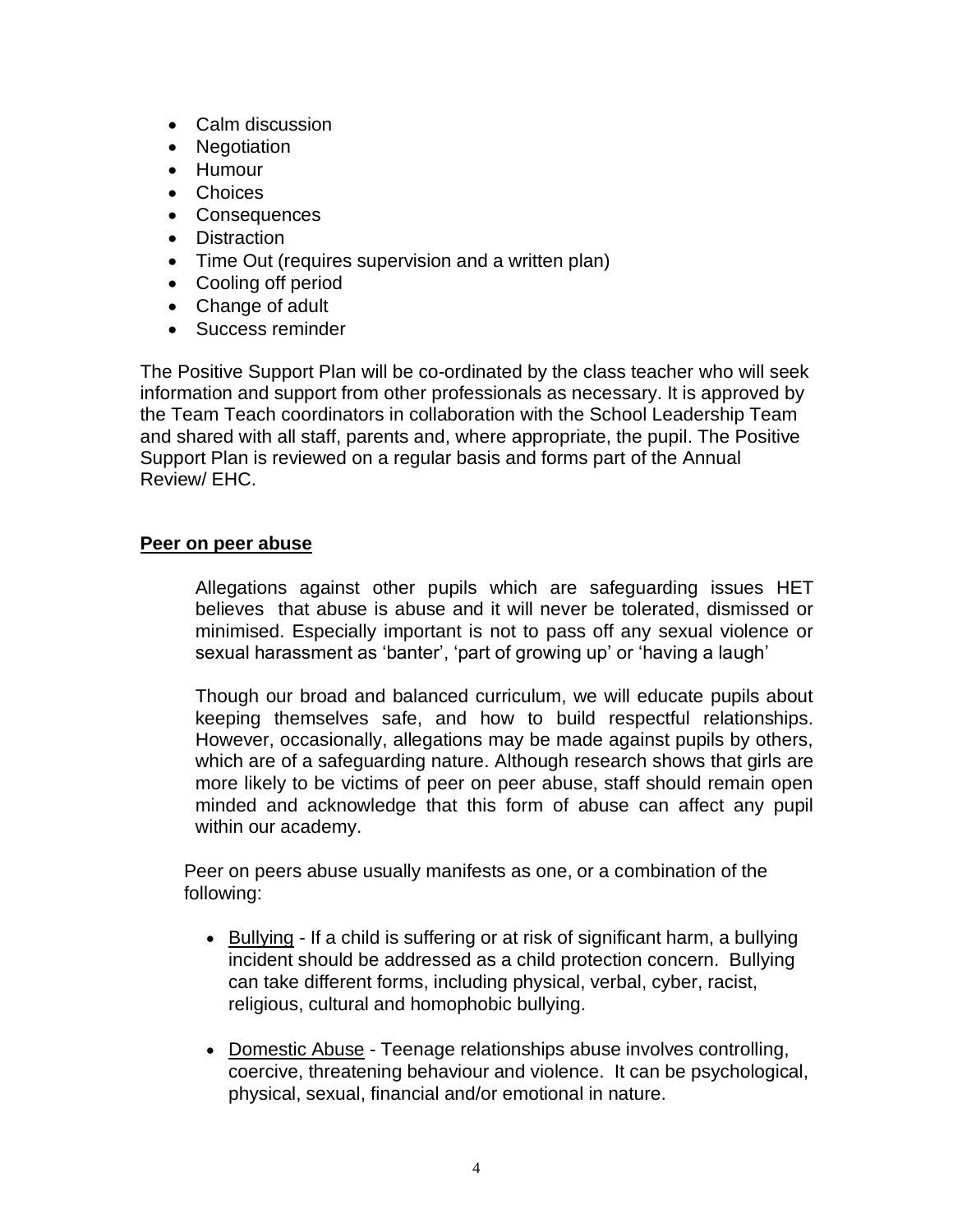- Child Sexual Exploitation (CSE) and Child criminal Exploitation (CCE) - Defined as an individual or group taking advantage of an imbalance of power to coerce, manipulate or deceive a child or young person into sexual/criminal activity.
- Harmful sexual behaviour Involves a child engaging in discussions or acts that are inappropriate for their age or stage of development, whether online or offline. It includes sexualised language or role play, viewing pornography, sexual harassment and sexual violence. It also includes 'sexting'.
- Sexual Harassment This is unwanted conduct of a sexual nature, which can include sexual comments, sexual "jokes" or taunting, physical behaviour or online sexual harassment.
- Sexual Violence This includes rape, assault by penetration or sexual assault, as defined by the Sexual Offences Act 2003.
- Voyeurism This includes the act of placing equipment such as a camera or mobile phone beneath a person's clothing to take a voyeuristic photograph without their permission, known as 'up-skirting', as defined by the Voyeurism (Offences) Act 2019.

*Reports of peer on peer abuse are likely to be complex and require difficult professional judgements to be made. However, if a pupil has been harmed, is in immediate danger, or is at risk of significant harm, basic safeguarding principle, as outlined in this policy, should be applied.* 

When reports of sexual violence or sexual harassment are made, the school will act in accordance with **Part 5 of Keeping Children Safe in Education (2021).**

Sexual violence and sexual harassment exist on a continuum and may overlap; they can occur online and face to face (both physically and verbally) and are never acceptable. All HET Schools will carefully consider any report of sexual violence and/or sexual harassment. All staff working with children must maintain an attitude of 'it could happen here' and remain mindful that sexual harassment and/or sexual violence could be happening even where it is not being reported. The designated safeguarding lead (or deputy) is likely to have a complete safeguarding picture and be the most appropriate person to advise on the school's initial response.

Important considerations will include: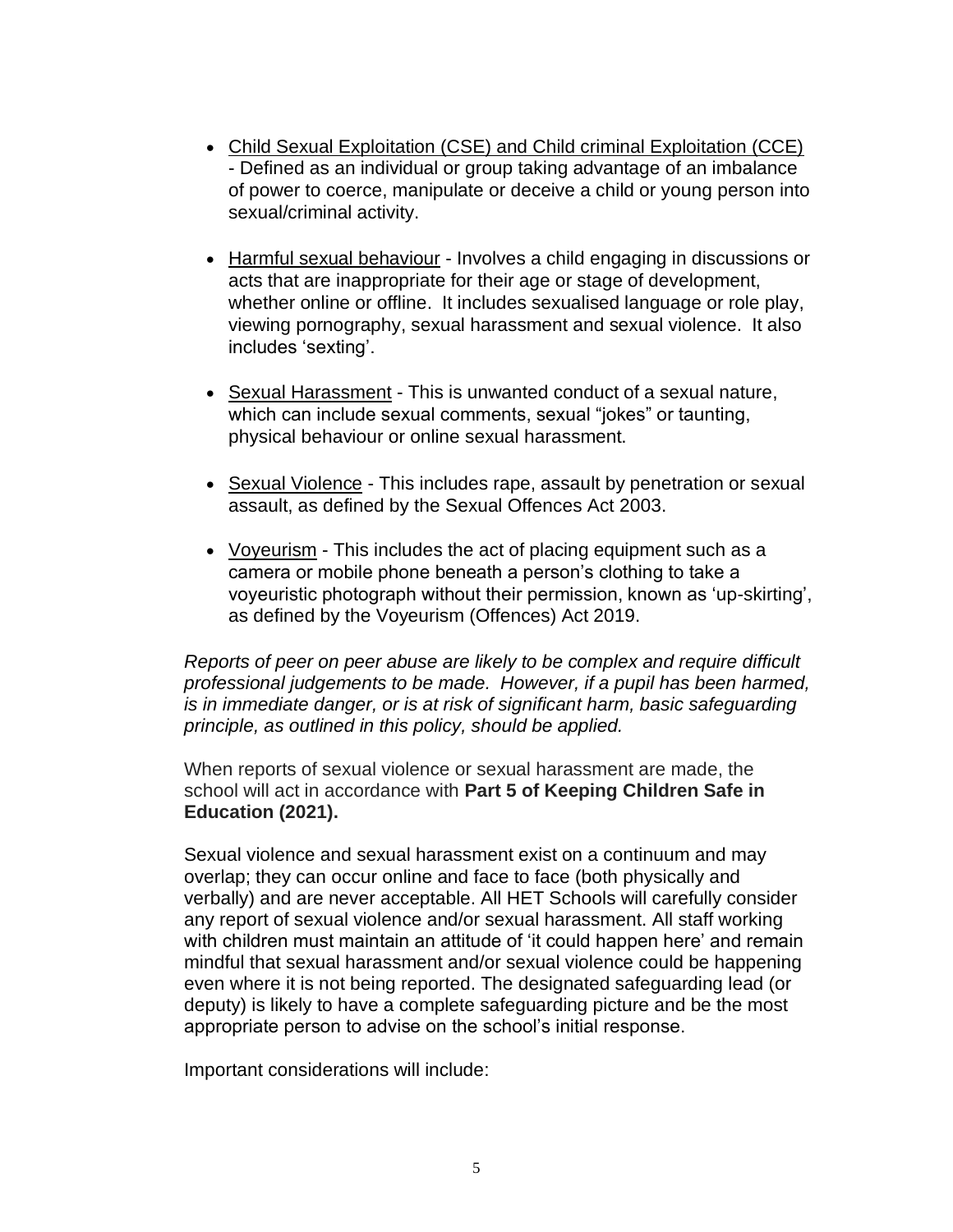- the wishes of the victim in terms of how they want to proceed. This is especially important in the context of sexual violence and sexual harassment. Victims should be given as much control as is reasonably possible over decisions regarding how any investigation will be progressed and any support that they will be offered;
- the nature of the alleged incident(s), including: whether a crime may have been committed and consideration of harmful sexual behaviour;
- the ages of the children involved;
- the developmental stages of the children involved;
- any power imbalance between the children. For example, is the alleged perpetrator significantly older, more mature or more confident? Does the victim have a disability or learning difficulty?
- if the alleged incident is a one-off or a sustained pattern of abuse;
- Victims of this abuse will likely find the experience distressing, which can affect their progress in school, this can be made worse if the alleged perpetrator(s) attends the same school
- are there ongoing risks to the victim, other children, adult students or school or college staff; and
- other related issues and wider context.
- Staff should be aware that girls are more likely to be victims and boys are more likely to be the perpetrators however, be aware that this is not always going to be the case.

The DSL's risk and needs assessment in response to a report of sexual harassment should also consider whether there have been any other victims. They should:

- Be aware of, and respond appropriately to all reports and concerns about sexual violence and/or harassment both online and offline, including those that have happened outside of school
- Balance the victim's wishes against your responsibility to protect other children
- Remember that sexual violence and sexual harassment can take place within intimate personal relationships between peers
- Think about other related issues and wider context, including any links to child sexual exploitation and child criminal exploitation, and take the potential for sexual violence and harassment in intimate personal relationships into consideration
- Keep victim and alleged perpetrator(s) a reasonable distance apart on school premises includes at before and after-school activities
- Regularly review the actions you take to respond to reports. In response, update relevant policies with lessons learnt and consider whether there are wider cultural issues at play
- Record all concerns, discussions and decisions made, and the reasons for those decisions, in writing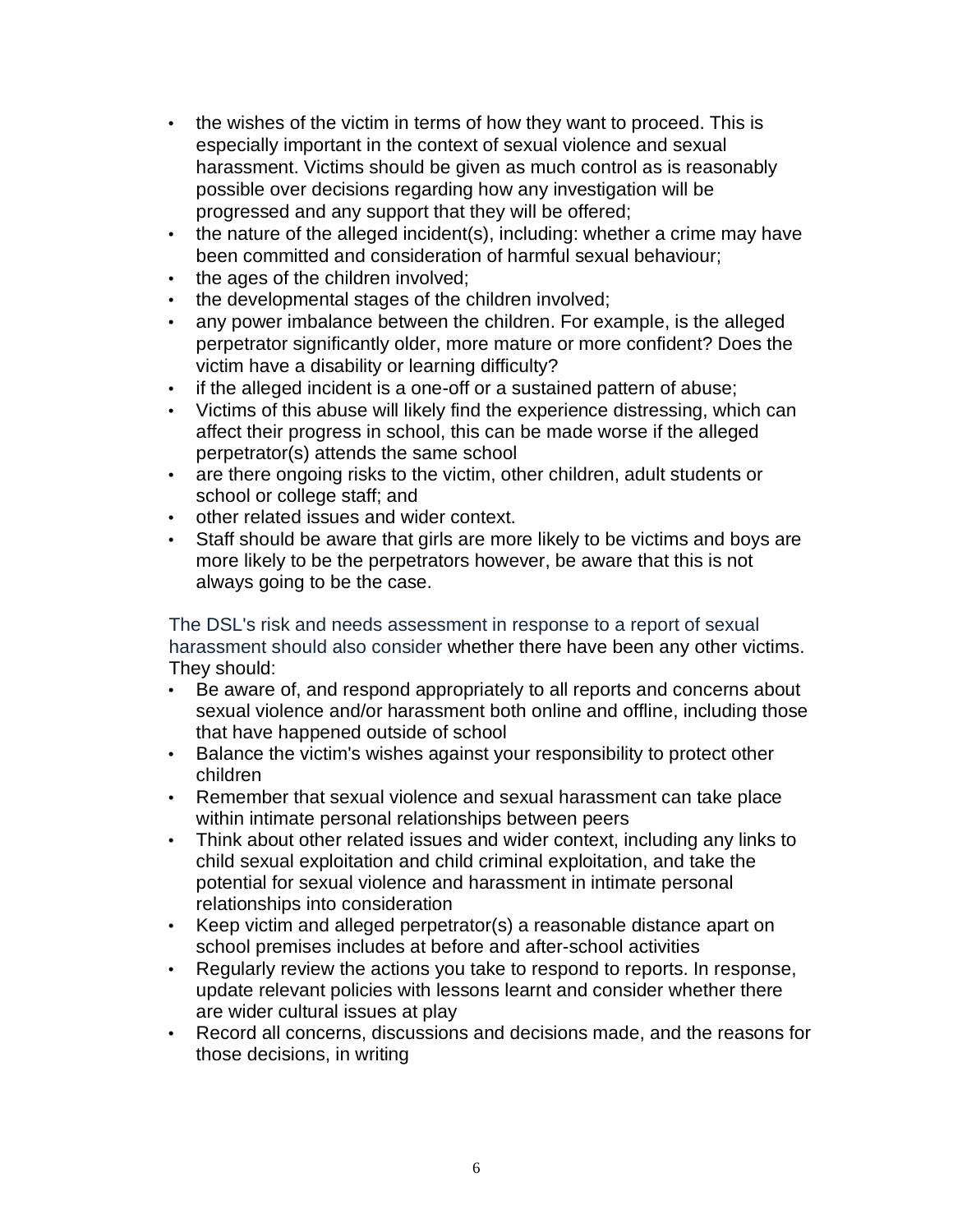• School's response should be underpinned by the principle that "there is a zero tolerance approach to sexual violence and sexual harassment and it is never acceptable and it will not be tolerated"

# **Peer on peer abuse - procedures for managing allegations of sexual harassment**

Sexual harassment creates an atmosphere that, if not challenged, can normalise inappropriate behaviour and provide an environment that may led to sexual violence.

- When a report of sexual harassment is made, a factual record should be made.
- The victim will be reassured that they are being taken seriously and that they will be supported and kept safe. The victim should never be given the impression that they are creating a problem by reporting sexual violence or sexual harassment. The victim must not be made to feel ashamed for making a report.
- The DSL should be made aware immediately, and along with Senior Leaders, a decision made on most appropriate course of action, as per the school's Anti-Bullying or Behaviour policy. It is important to take into account the wishes and feeling of the alleged victim.
- Parents of all the children concerned will be contacted and informed of the nature of the incident.
- Where there has been a report of sexual harassment, the need for a risk assessment should be considered on a case-by-case basis. The risk and needs assessment should consider:
	- the victim, especially their protection and support;
	- the alleged perpetrator; and
	- all the other children (and, if appropriate, adult students and staff) at the school or college, especially any actions that are appropriate to protect them.
- Pastoral support will be offered to all affected parties.
- Where cases are proven, appropriate sanctions, as outlined in the behaviour policy, will be applied.
- Decisions, reasons for decision, actions and outcomes should be accurately recorded and retained.

# **Peer on peer abuse - Procedures for managing allegations of sexual violence**

- When an allegation is made, the DSL should be informed immediately.
- The victim will be reassured that they are being taken seriously and that they will be supported and kept safe. The victim should never be given the impression that they are creating a problem by reporting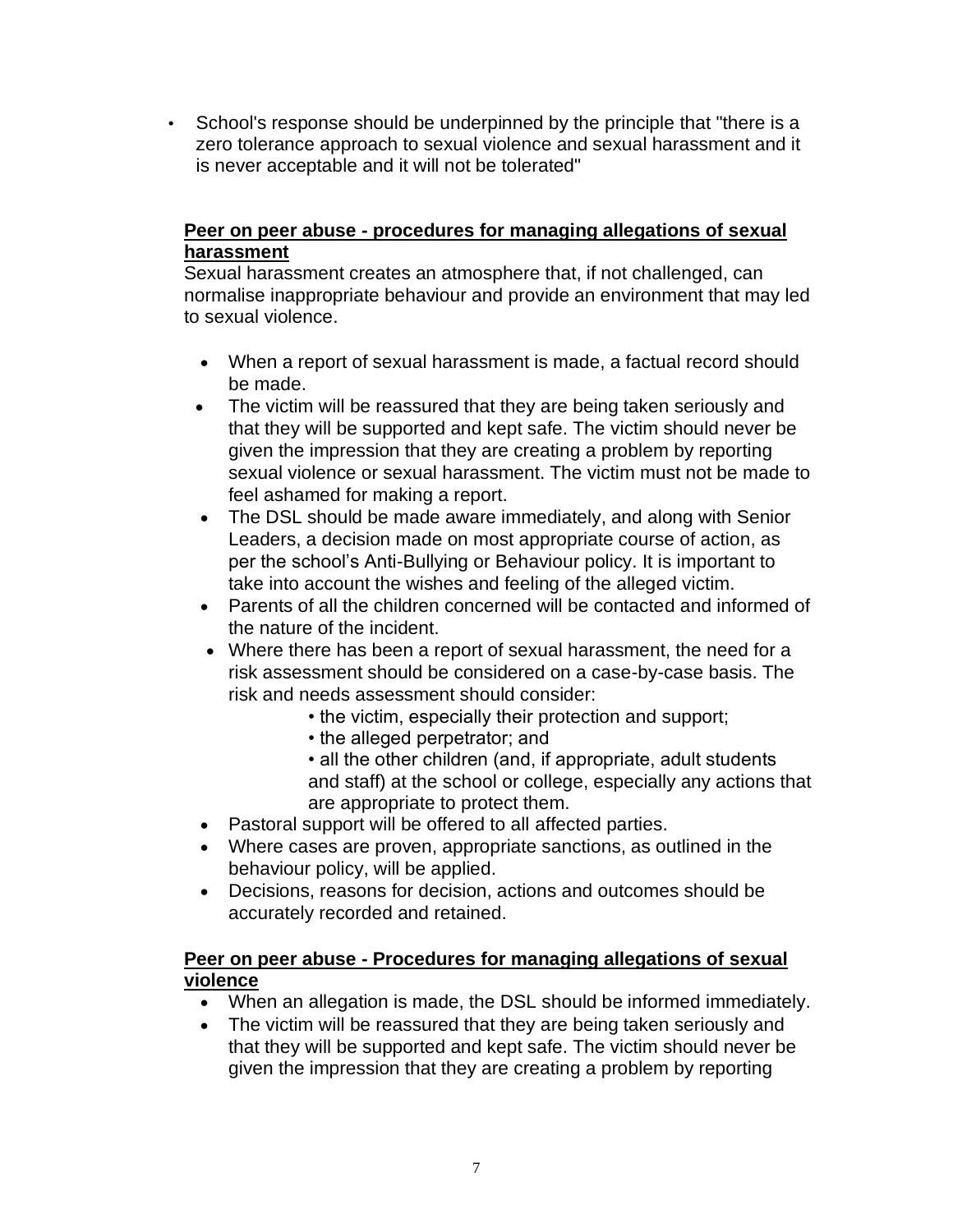sexual violence or sexual harassment. The victim must not be made to feel ashamed for making a report.

- A factual record must be made, but no attempts should be taken to investigate the circumstances, at this stage.
- If required, the DSL will contact EHaSH, or in cases where an alleged criminal offence has been committed, Humberside Police. Advice will be sought on how to proceed and academy will follow the recommended actions. Advice should also be taken on notifying the alleged perpetrator and parents of both parties.
- The Designated Safeguarding Lead will make an accurate record of the concern, the discussions, recommendations and any outcomes. A copy of the record will be retained.
- When there has been a report of sexual violence, the designated safeguarding lead (or a deputy) should make an immediate risk and needs assessment. The risk and needs assessment should consider:
	- the victim, especially their protection and support;
	- the alleged perpetrator; and
	- all the other children (and, if appropriate, adult students and staff) at the school or college, especially any actions that are appropriate to protect them.
- Pastoral support will be offered to all affected parties.
- It may be appropriate to exclude the pupil being complained about for a period of time, according to our behaviour policy.
- Where EHaSH nor the police accept the complaint, a thorough internal investigation should take place into the matter.

# **Specialist support for a pupil who is a victim of sexual violence**

All HET schools will consider the proportionality of their response. Support will be tailored on a case-by-case basis. The support required regarding a one-off incident of sexualised name-calling is likely to be vastly different from that for a report of rape.

Support can include:

- Working with safeguarding partners to refer the pupil to a *Children and Young People's Independent Sexual Violence Advisor (ChISVAs)* in order to provide specialist emotional and practical support for victims of sexual violence. Contact details for *ChISVAs* can be found at Rape Crisis and The Survivors Trust.
- Child and adolescent mental health services (*CAMHS*).
- *Rape Crisis Centre's* can provide therapeutic support for children who have experienced sexual violence.
- *Internet Watch Foundation* (to potentially remove illegal images)

# **Physical Intervention**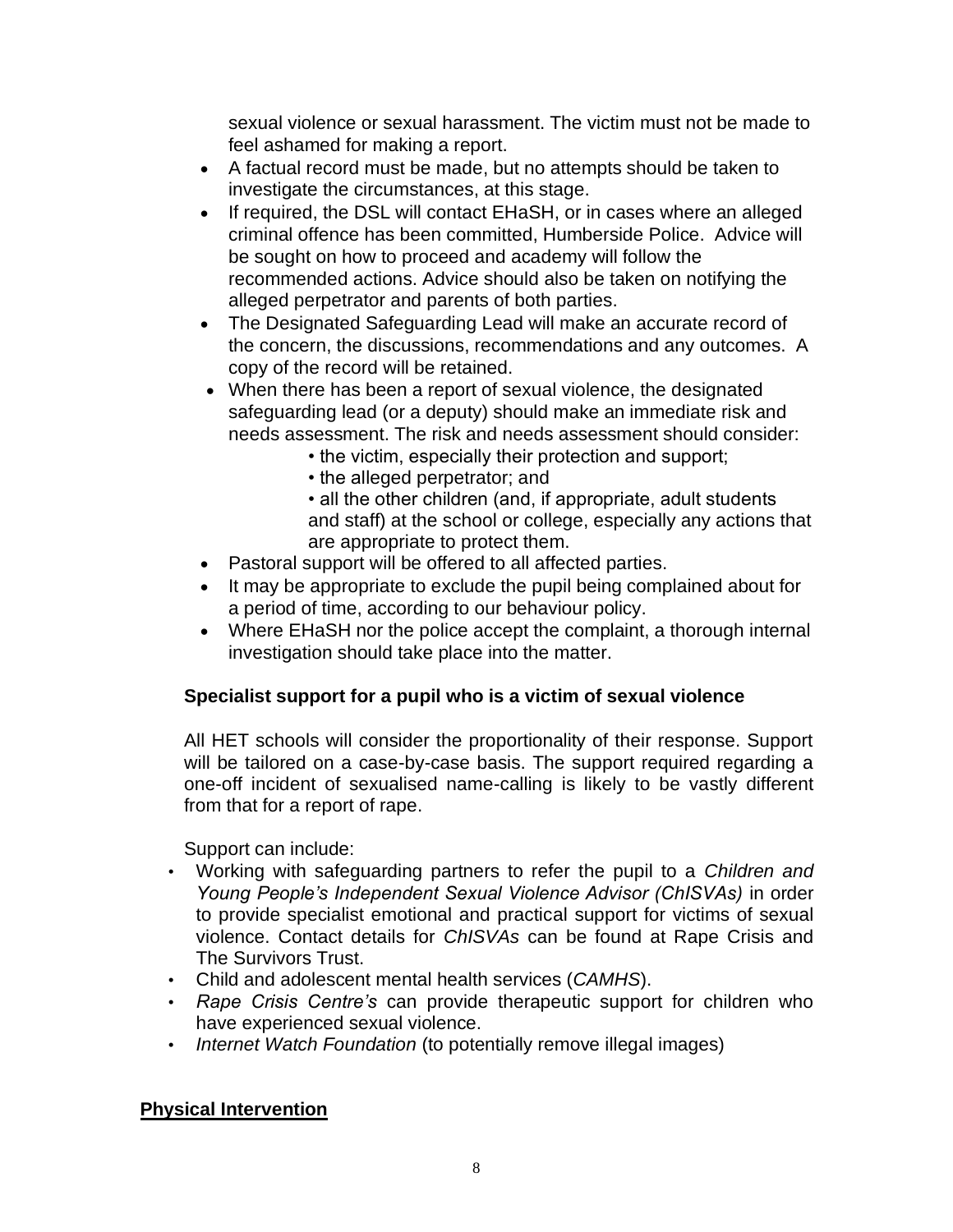Some children behave in ways that make it necessary to consider the use of reasonable force as part of the Positive Support Plan. The DfE Document Use of Reasonable Force: Advice for headteachers, staff and governing bodies July 2013 states that reasonable force can be used either to control or restrain by any member of staff at the school, (including volunteers), in order to prevent pupils from hurting themselves or others, from damaging property, or from causing disorder providing no more force is used than necessary . The DfE Document Searching, screening and confiscation: Advice for headteachers, school staff and governing bodies February 2014 also gives school staff the authority to search a pupil for any item if the pupil agrees or where they have reasonable grounds for suspecting that the pupil may have a prohibited item.

Frederick Holmes School endorses the positive handling strategies of Team Teach, and any physical intervention must conform to Team Teach principles and will only be used as 'a last resort'. Any identified behaviours necessitating the use of physical intervention are formally risk assessed *.* Staff involved in incidents in which a non- therapeutic physical intervention is used, (for example putting on a child's safety helmet or transferring to a seating system which the child does not want to use), should report the incident using a Physical Intervention Recording Form (Appendix 2) which is passed to the AHT for any further actions and retained in the Physical Intervention Log. Where the incident has involved violence it may also be necessary to complete Form OHS (F):2 which can be found on the staff e-file under Health and Safety.

Although we recommend that only Team Teach trained staff physically intervene we acknowledge that those who are not yet trained may find themselves in situations where positive physical intervention is absolutely necessary to prevent injury to self or others.

# **Reporting**

Pupil behaviour is a standard agenda item at the Senior Leadership meetings. Governors also receive update reports every term.

This policy is reviewed every year.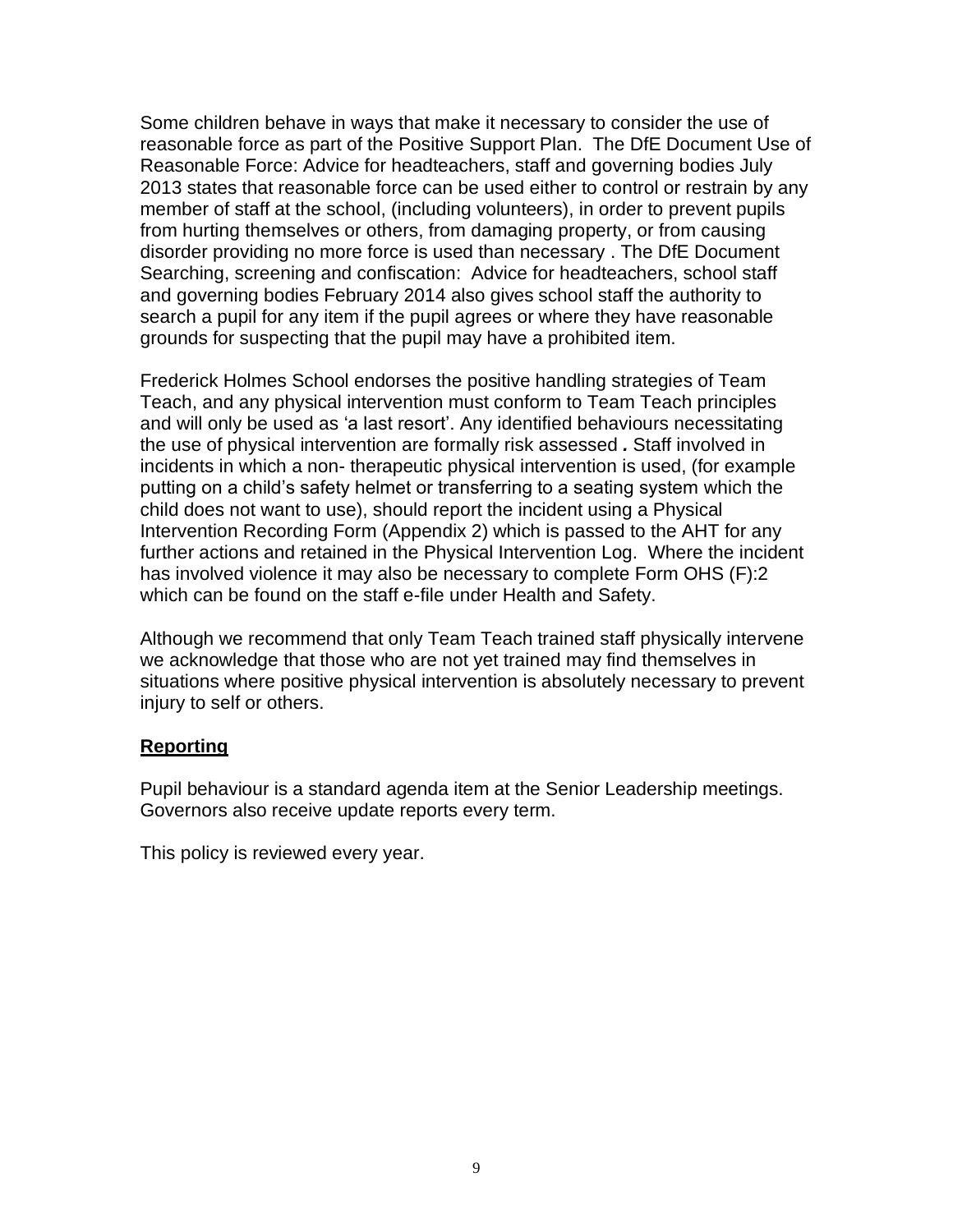# **Appendix 1**

# **Frederick Holmes School Positive Support Plan**

(Developed from Team Teach Training)

| Student:                            | DoB: |
|-------------------------------------|------|
| <b>Long Term Aims:</b><br>$\bullet$ |      |
| <b>Specific Needs:</b><br>$\bullet$ |      |

**Behaviour Triggers:**

•

#### **Strategies to Avoid Behaviour :**

- Use strategies from Stage 1 . Anxiety.
- •

#### **BSP:**

| <b>Behaviour</b> | <b>Behaviour</b> | <b>Strategies</b> |
|------------------|------------------|-------------------|
| <b>Stage</b>     |                  |                   |
| 1.Anxiety        |                  |                   |
| 2.Defensive      | ٠                |                   |
| 3.Crisis         | ٠                |                   |
| 4.Recovery       | ٠                |                   |
| 5.Depression   • |                  |                   |
| 6.Follow-up      |                  |                   |

*NB. Delete Rows which do not apply.*

**Staff Responsible for Monitoring PSP :**

| Date of Initial PSP Meeting:     |  |
|----------------------------------|--|
| <b>Those attending Meeting:</b>  |  |
| Those to receive copies of PSP : |  |
| Date PSP to run from/to:         |  |

| Date of PSP Review Meeting:      |  |
|----------------------------------|--|
| <b>Those attending Meeting:</b>  |  |
| Those to receive copies of PSP : |  |
| Date PSP to run from/to:         |  |

*NB. Add tables as necessary*